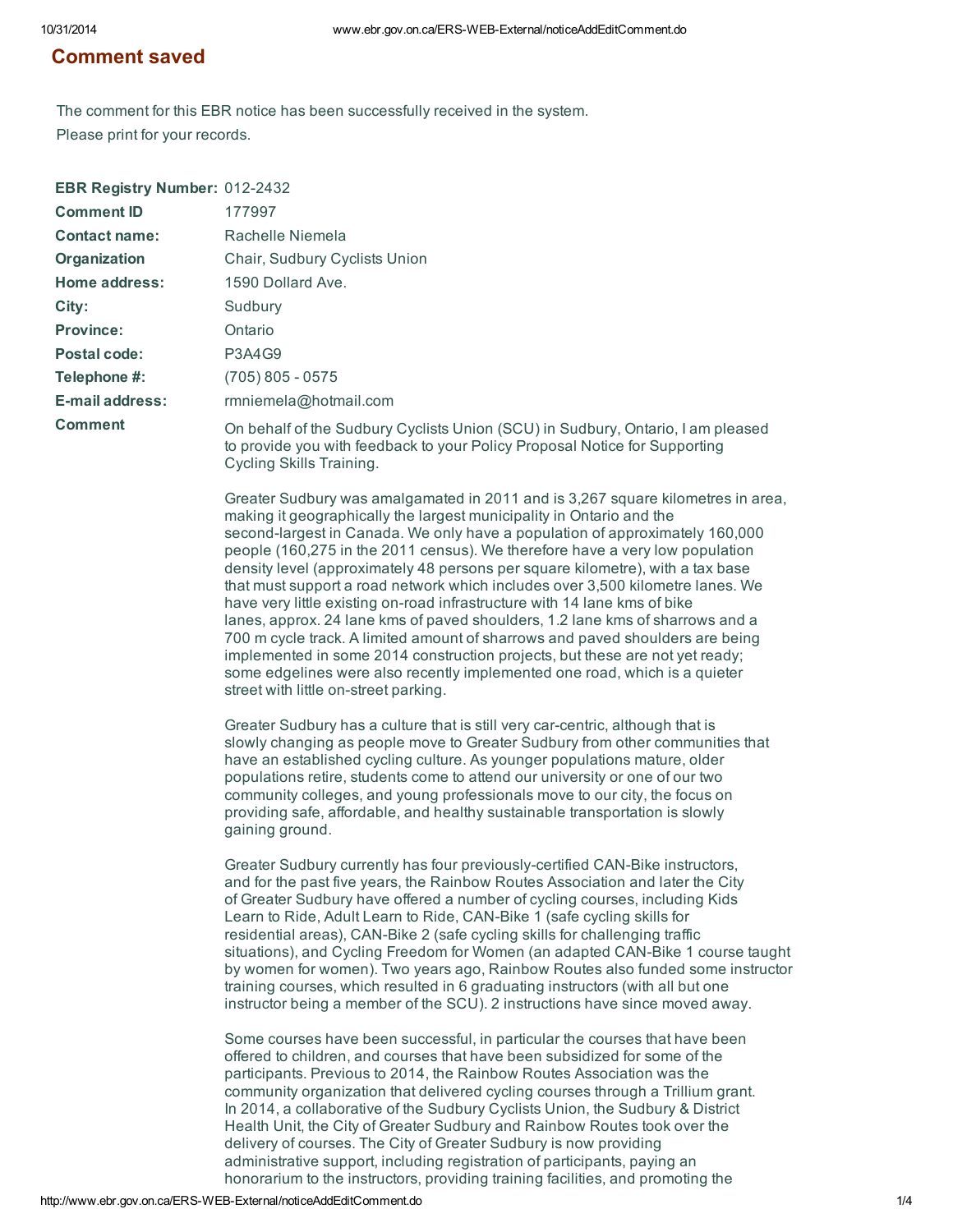courses.

Given the experience that we currently have over the past few years, we'd like to offer the following comments to your questions.

Are there additional factors that contribute to successful training in Ontario that MTO should consider? In regards to the factors already identified:

• availability of training instructors: we have taken the approach that we would like to offer the CAN-Bike curriculum as it delivers nationally-recognized curriculum that is standard across Canada. That can be somewhat problematic as instructors must be certified in order to deliver the curriculum, and training to become an instructor is time-intensive. A more flexible approach may be needed in order to ensure the development of training instructors, all while balancing the integrity of the courses that are delivered.

• convenient scheduling and duration of courses: delivering the large amount of theory content as well as providing the onroad skills component results in the courses being anywhere between 12 to18 hours in length. More flexible hours of delivery, perhaps combined with some online materials might offer more flexibility. We understand that CAN-Bike is currently revising its curriculum and is developing modules that are stepping stones for various certifications. We believe that this is a much more convenient approach for our population.

• availability of cycling training programs in communities of all sizes: the large geographical area that comprises Greater Sudbury creates a challenge as we balance accessibility within the outlying communities with the travel and setup that would be required for instructors. Our sense is that it will be important to build our instructors base that includes instructors that live in the outlying communities as well as in the city core.

• ability of training programs to address the needs of a diverse Ontario: Sudbury is a bilingual city with a large francophone population. Some 80.1% of the population speak English most often at home, followed by French at 16.3%. There are English, French and French immersion primary schools, as well as a bilingual university, one English community college and a French community college. It is important that we are able to deliver our courses in both languages. This is a challenge. The demographics of Sudbury do not yet warrant the requirement to look at delivering in other languages. There are also women in our community who have expressed an interest in cycling, as well as older adults who are retiring and now have the time to do more recreational cycling. We believe that delivering courses such as Cycling Freedom for Women will be an important direction to take in order to accommodate our special populations who are more comfortable in learning in an environment that is welcoming to them.

• public awareness of available training programs: there has been more interest in the past few years in cycling courses. Offering standardized courses across the province like CAN-Bike, with these courses being advertized in a more widespread and organized manner would certainly be beneficial. Leadership from the provincial government would be valuable, and possibly a partnership with CAN-Bike would be beneficial.

Are there additional factors that contribute to successful training in Ontario that MTO should consider?

Some of the following comments are hopefully being addressed as they are identified in the action plans for the #CycleON Strategy. We nevertheless wish to offer our experience in attempting to deliver safe cycling courses when the environment in which they are taught does not encourage safe cycling to being with. Not having an environment where all residents, organizations, and other municipal stakeholders understand and practice the skills that we are attempting to teach sets training courses up for failure.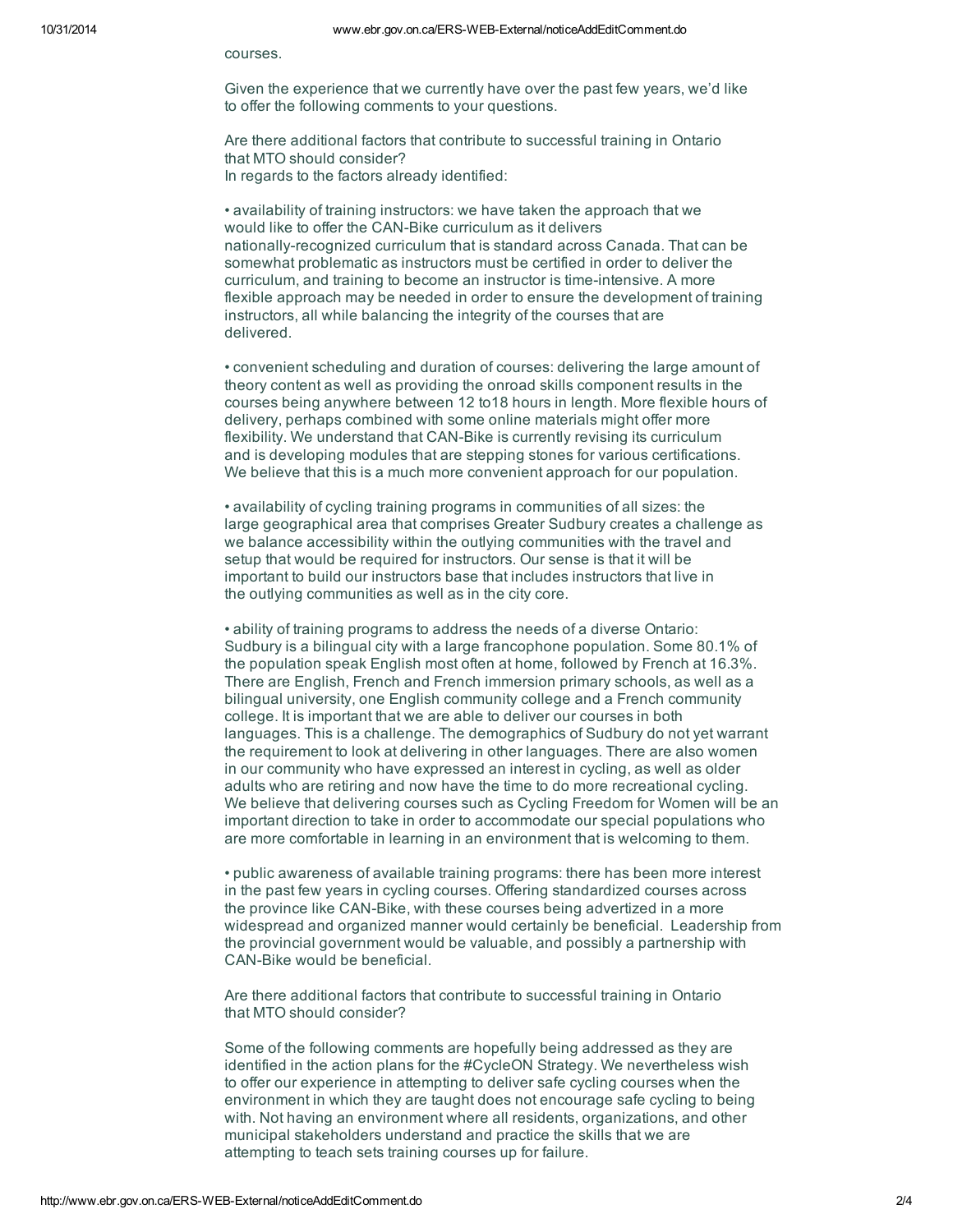10/31/2014 www.ebr.gov.on.ca/ERS-WEB-External/noticeAddEditComment.do

Cost: it is important that cycling courses are accessible to all populations, including those cyclists who may not be able to afford the advertized costs of a course. We need to develop fee structures that will allow cost recovery for the courses, while still ensuring that they are accessible to everyone. We have received comments that if the City truly wants to encourage safe cycling, then it should offer the courses free to everyone.

The impact of safe cycling infrastructure: Providing cycling courses in a community that has very little safe cycling infrastructure can be daunting. Our city has not yet been able to address the demand for safer cycling infrastructure on our roads. There is interest in taking cycling courses, but many people perceive that it is dangerous to cycle in our city. For example, it is extremely difficult to teach cyclists that it is dangerous to cycle on sidewalks if they perceive that it is their only safe option. A strategic investment in cycling infrastructure must happen at the same time as offering safe cycling courses.

Municipal government commitment: roads and trail development are a municipal responsibility. The lack of consistent cycling infrastructure standards that municipalities apply to roads projects can be a detriment to encouraging cycling in cities. Having standardized Complete Streets policies and Transportation Demand Management strategies that all cities use would demonstrate that our governments are serious about safe cycling. If the public sees that an integrated approach is being made to provide safe cycling opportunities, they will be more likely to want to take up cycling and more likely to want to learn how to do it properly.

Providing the same message: Our experience is that not all police officers or services necessarily understand or interpret the Highway Traffic Act in the same way. Changes are coming with the proposed Bill 31 – the Safer Roads Ontario Act. Using these changes to inform and train all police services on the correct interpretation of the HTA would ensure that police officers who inform citizens of safe cycling practices are providing the same messages as those who teach safe cycling courses. For example, our experience is that there is sometimes a difference of opinion when it comes to the phrase "as close to the side of the road as practicable." We would like to see the province take leadership in developing safe cycling videos that correctly interpret the provisions of the HTA that relate to cyclists. Standardized instruction should also be provided by driver's education courses – we have heard of some instructors in Greater Sudbury who do not understand the rights of cyclists on the road, and are teaching new drivers incorrect information. We have also had some serious issues with some local trucking companies who clearly do not understand that cyclists are a vehicle under the Highway Traffic Act and that they have a right to be on the road. It is very difficult to teach safe cycling skills within the context of the HTA, when police services, driver training companies, trucking companies and the driving public in general do not understand or follow the rules that we are teaching cyclists. There needs to be a more concentrated effort to ensure that everyone is providing the same messages that we are providing to new or to nervous cyclists.

Instruction for children: it is our belief that all children attending primary school should be receiving standard cycling safety instruction as part of the required curriculum. The experience in other countries has been that children who are safe cyclists grow up to be safe automobile drivers. A provincial initiative to offer this instruction in all primary schools should be implemented to complement the instruction that is offered to older children and to adults by providers like municipalities and community-based organizations.

Enforcement of infractions: There needs to be better enforcement of cyclist and of automobile driver infractions, in particular those that can be life-threatening. It is unfortunate that some individuals will only comply when they are charged, but teaching the rules of the road is only one aspect of ensuring that we create an environment where all road users are safe and comfortable on the road.